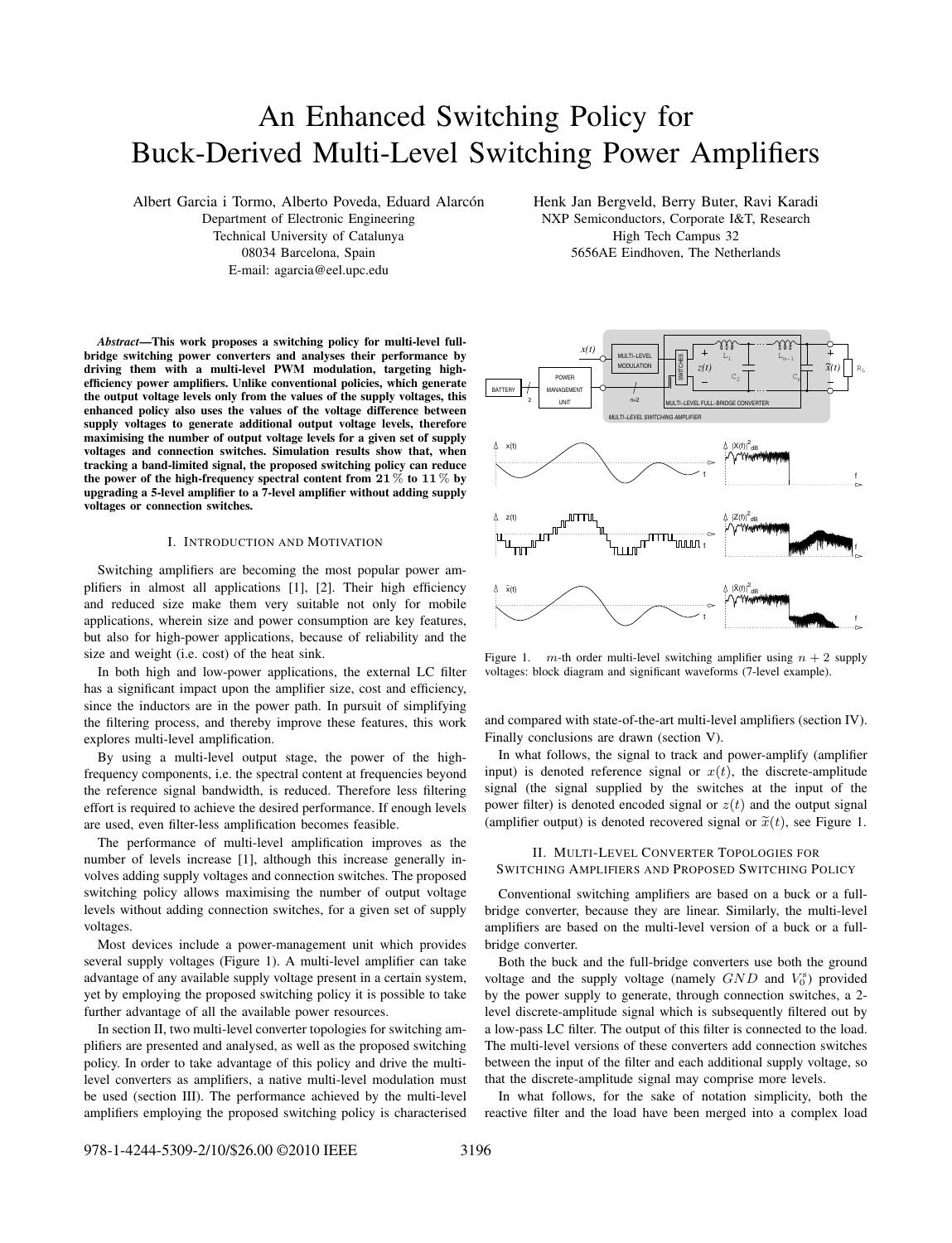

Figure 2. Multi-level full-bridge converter  $(n + 2 \text{ supply voltages})$ . The complex load comprises a common-mode filter and the switches  $(S_i, S'_i)$  have been synthesised with power MOSFETs. If the  $R_L$  negative end is grounded, this converter simplifies to the multi-level buck topology.

 $Z_{CL}$  with two ends (Figure 2). This complex load may comprise a differential-mode filter, a common-mode filter (as in Figure 2), both of them or none (filter-less).

# *A. Multi-Level Buck Converter*

In a multi-level buck converter, the complex load positive end is connected to all supply voltages through connection switches and the  $R_{\rm L}$  negative end is grounded (as in Figure 2 but grounding the  $R_{\rm L}$ negative end). In this way, the discrete amplitude signal can comprise up to as many distinct levels as distinct supply voltages.

When using  $n (n \geq 0, n \in \mathbb{N})$  additional supply voltages besides  $GND$  and  $V_0^s$   $(n+2)$  supply voltages), the number of required connection switches and the maximum number of distinct output voltage levels is  $n + 2$ , given that each supply voltage of value  $V_i^s$ provides an output voltage level of value  $V_i^s$ . The output voltage is always positive if all the supply voltages are positive.

# *B. Multi-Level Full-Bridge Converter*

In a full-bridge converter the  $R_L$  negative end is not grounded; instead it is symmetrically supplied with another buck converter (see Figure 2). The output voltage  $V_{CL}$  is therefore floating (differentialmode output) and thus a dedicated common-mode filter may be required in some applications. Yet, given a set of supply voltages and compared to the multi-level buck topology, this topology doubles the output voltage dynamic range.

The multi-level full-bridge converter uses one connection switch between each end of the complex load and each supply voltage<sup>1</sup>. Therefore, a converter using  $n + 2$  supply voltages requires  $2 \cdot n + 4$ connection switches, see Figure 2.

Even if all supply voltages are positive<sup>2</sup>, the complex load is supplied with a bipolar discrete-amplitude signal. The complex load ends are driven by a bipolar differential-mode voltage and by an unipolar common-mode voltage (positive if so are all supply voltages). Moreover, because of the differential output, the number of distinct output voltage levels not only depends upon the number and the value of the supply voltages, but also upon the switching policy, as described in the next section.

<sup>1</sup>With only one power supply (i.e. two supply voltages,  $GND$  and  $V_0^s$ ) the full-bridge converter is already multi-level capable, since three distinct output voltage levels are possible (of  $\pm V_0^{\rm s}$  and  $GND$  values).

<sup>2</sup>In a full-bridge converter, the polarity of the output voltage is continuously reversed, hence negative supply voltages yield the same output voltage levels as positive ones. In order to get distinct output voltage levels, their absolute value must be different  $|V_i^s| \neq |V_j^s|$  if  $i \neq j$ . Still, negative supply voltages do modify the common-mode voltage at the complex load ends.



Figure 3. Significant time waveforms of multi-level PWM. Example with two power supplies employing a conventional policy (five levels, upper graph) and employing the proposed policy (seven levels, lower graph), conveniently selecting  $V_0^s$  for equally distributed output voltage levels in each case.

#### *C. Output Voltage Levels and Switching Policy*

Let us consider a system with a main power supply (which provides  $GND$  and  $V_0^s$ ) and a power-management unit, which provides n additional different supply voltages ( $n \geq 0$ ,  $n \in \mathbb{N}$ ). There are  $n + 2$  different available supply voltages in this system (Figure 2). In the multi-level full-bridge topology, because of the two subsets of switches, it is possible to apply any available supply voltage  $(GND, V_0^s, \ldots, V_n^s)$  at each end of the complex load.

The conventional switching policies always set one end of  $Z_{CL}$ to GND (either the positive or the negative), so that the output voltage levels only comprise the values of the supply voltages (and the symmetrical negative values). The proposed policy sets both ends to any voltage, so that the output voltage levels also comprise the values of the voltage difference between supply voltages.

Let us consider a simple example, a system with three different supply voltages:  $V_0^s$ ,  $V_1^s$  and  $GND$ . By setting the negative end of  $Z_{\text{CL}}$  to  $GND$ , the positive end can be supplied with  $GND$ ,  $V_0^s$  or  $V_1^s$ , yielding three distinct output voltage levels of values  $GND$ ,  $V_0^s$ and  $V_1^s$ . By reversing the polarity (i.e. setting the positive end of  $Z_{\text{CL}}$ to  $GND$ ), two additional levels are generated, of values  $-V_0^s$  and  $-V_1^s$ . Against this conventional policy, by employing the proposed policy it is possible to generate two additional levels. Setting the negative end of  $Z_{\text{CL}}$  to  $V_0^{\text{s}}$  and the positive to  $V_1^{\text{s}}$  (and vice versa) yields two levels of values  $\pm (V_1^s - V_0^s)$ ; if  $|V_1^s - V_0^s| \neq V_0^s$ , the number of distinct output voltage levels is seven (instead of five with a conventional policy). Figure 3 summarises this example, employing a conventional policy and the proposed policy (conveniently selecting the supply voltages for equally distributed output voltage levels).

In general, in the full-bridge topology, the maximum number of distinct output voltage levels is

$$
N_{\max} = 1 + \frac{(n+2)!}{n!}
$$
 (1)

Nevertheless,  $N_{\text{max}}$  will only be achieved if the value of each supply voltage and the value of each voltage difference between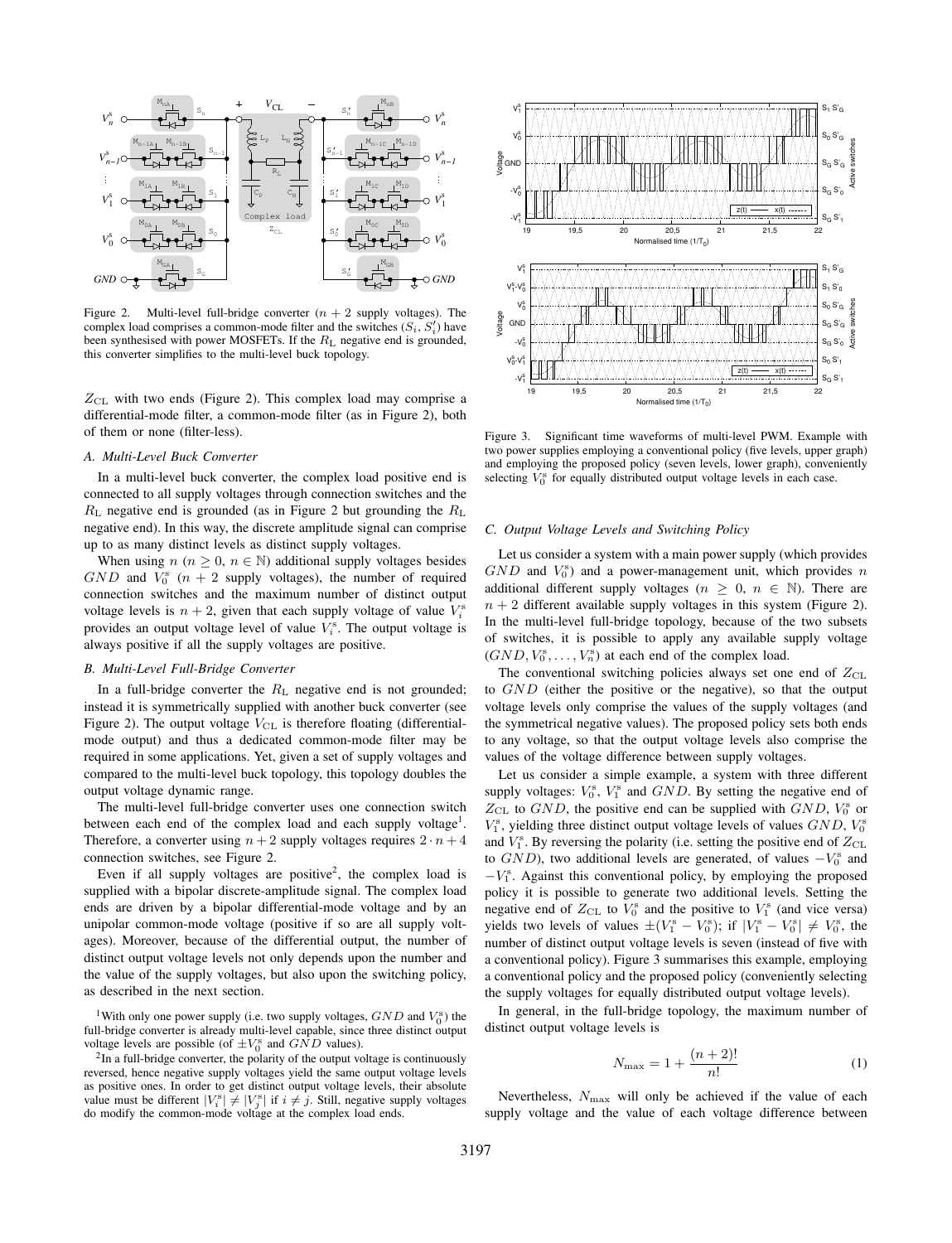| Additional<br>supply voltages | $n=0$ | $n=1$                                                             | $n=2$                        |
|-------------------------------|-------|-------------------------------------------------------------------|------------------------------|
| Conventional                  | З     | 5                                                                 | $(0,\bar{3},0,\bar{6},1,0)$  |
| policy                        | (1,0) | (0,5,1,0)                                                         |                              |
| Proposed                      | 3     | $7\begin{cases} (0,\bar{3} ,1,0) \\ (0,\bar{6} ,1,0) \end{cases}$ | 13                           |
| policy                        | (1,0) |                                                                   | $(0,1\bar{6} 0,\bar{6} 1,0)$ |
|                               |       | Fable                                                             |                              |

MAXIMUM NUMBER OF DISTINCT OUTPUT VOLTAGE LEVELS IN A MULTI-LEVEL FULL-BRIDGE CONVERTER USING DIFFERENT POLICIES; BETWEEN BRACKETS, THE SUPPLY VOLTAGES WHICH YIELD EQUALLY DISTRIBUTED OUTPUT VOLTAGE LEVELS (NORMALISED TO  $V^{\mathrm{s}}_n$ ).

any two of the supply voltages are distinct. If this condition is not satisfied, the number of effective output voltage levels becomes lower.

There are some values of the supply voltages which are particularly interesting, those which yield equally distributed output voltage levels, because they allow simpler modulation schemes. Table I compares the maximum number of distinct output voltage levels that can be generated using a conventional policy and the proposed policy, and the supply voltages that yield equally distributed output levels.

# *D. Switch Dimensioning for Equalised Conduction Losses and Synthesis with Power MOSFETs*

When designing a multi-level converter, not all the switches handle the same current, so their ON resistance can be optimised. A possible design criterion for dimensioning the switches is their static (DC) power consumption (similar conduction losses in all switches).

Let us assume that the ON resistance  $R_{S_i}$  of the switches is always much lower than the complex load impedance at any frequency (let  $Z_{\text{L}}$  be the complex load minimum impedance)

$$
R_{S_i, S'_i} \ll Z_{\text{L}} \le |Z_{\text{CL}}(j\omega)| \quad \forall \omega \in \mathbb{R} \quad i = \{G, 0, 1, \cdots, n\} \quad (2)
$$

Using this approximation and assuming that the output voltage level  $V_a^{\circ}$  results in the highest current possible through the switch  $S_a$ , the power loss in this switch is

$$
P_{S_a} = R_{S_a} \cdot I_{S_a}^2 = R_{S_a} \cdot \left(\frac{V_a^{\circ}}{Z_{\rm L}}\right)^2 \tag{3}
$$

Let  $V_h^{\circ}$  be the highest available output voltage level in the system, and let  $S_h$  be a switch generating this level. At this level, the switch  $S_h$  is going to handle the highest current (it must have the lowest ON resistance). Its power loss can be used as design reference; if so, the other switches  $(S_i \text{ and } S'_i)$  may have higher ON resistance as the current through them is going to be lower. Therefore, in the example of the switch  $S_a$ , its ON resistance must fulfil

$$
P_{S_a} \le P_{S_h} \to R_{S_a} \le R_{S_h} \cdot \left(\frac{V_h^{\circ}}{V_a^{\circ}}\right)^2 \tag{4}
$$

Nonetheless, the switches  $S_i$ ,  $S'_i$   $i = \{0, \ldots, n-1\}$  must handle bidirectional currents and withstand positive and negative voltages across them. When synthesising them with power MOSFETs, the built-in body diodes should never conduct, therefore each of these switches must be synthesised with two back-to-back power MOS-FETs (Figure 2). The ON resistance of a switch must not depend on how it is synthesised, hence the ON resistance of each back-to-back power MOSFET must be half that of the switch that they implement.

Let us consider a simple example, a full-bridge converter whose supply voltages are  $GND$ , 1V, and 3V; the switches are synthesised with power MOSFETs. The output voltage levels are:  $\pm 3 \text{ V}, \pm 2 \text{ V}, \pm 1 \text{ V}$  and 0 V. Applying these values to the expression

(4), the ON resistance of the intermediate switches  $(S_0 \text{ and } S'_0)$  can be 2,25 times higher than that of the others; nevertheless, because of the back-to-back synthesis, the ON resistance of each power MOSFET must be half of that value (1,13). Considering that the size of a power MOSFET is inversely proportional to its ON resistance, the area required by each switch  $(S_0$  and  $S'_0$ ) consisting of two backto-back power MOSFETs is 1,78 times the area of a single power MOSFET switch (i.e.  $S_G$ ,  $S_G'$ ,  $S_1$  or  $S_1'$ ).

#### III. MULTI-LEVEL PULSE-WIDTH MODULATION

In general, the output voltage levels in multi-level switching converters are not necessarily equally distributed. Therefore, a suitable multi-level modulation to drive these converters must be able to handle non-regularly separated levels (native multi-level modulation).

# *A. Multi-Level Encoding Process*

Pulse-Width Modulation (PWM) is the most common modulation in switching amplifiers (including multi-level using multiple carriers [1]). The encoding process is performed by comparing the reference signal with a carrier signal (generally a sawtooth or a triangle).

This modulation can be extended to native multi-level  $(N-PWM)$ by using carriers between each output voltage level (Figure 3). Within each carrier, the encoded signal is generated as in a regular PWM. In order to keep the properties of PWM, thus encoding at constant frequency, the adjacent carriers must be phase shifted 180° (Figure 3). Otherwise the reference signal could elude the corresponding carrier and skip some pulses.

#### *B. Slew-Rate Limit*

PWM has an intrinsic limit concerning the carrier frequency: the reference signal's slew-rate must be lower than that of the carrier [3], [4]. In the multi-level version, this intrinsic limit becomes more restrictive, since the carrier slew rate is reduced. Let N be the number of output voltage levels, c the modulation depth, A the amplitude of a sinusoid sweeping all the output dynamic range and  $A'$  the minimum distance between two consecutive levels. The limit for N-PWM is

$$
\frac{f_{\text{PWM}}}{f_{\text{x}}} \ge \frac{\pi \cdot c}{2} \cdot (N - 1) \ge \frac{\pi \cdot c}{2} \cdot \frac{A}{A'} \tag{5}
$$

where  $f_{\text{PWM}}$  stands for the carrier frequency and  $f_{\text{x}}$  stands for the reference signal frequency. If the  $N$  levels are regularly separated (best case), the ratio  $A/A'$  simplifies to  $N-1$ . Notice that even in this case this condition is very restrictive, e.g. if using seven regularly separated levels and 100 % of modulation depth, the ratio of the carrier frequency to the reference signal must be higher than 9,43.

If the previous condition is not satisfied, the reference signal may be faster than the carrier, hence the encoded signal may not be a pure PWM signal thus containing extra pulses. From another standpoint, given a certain reference signal and a desired switching frequency, it may be necessary to switch between non-adjacent levels to properly track the reference signal. However, N-PWM needs switching between adjacent levels.

## IV. PERFORMANCE OF MULTI-LEVEL AMPLIFIERS

Four multi-level full-bridge amplifiers have been compared (see Figure 4 and Table II). Each amplifier uses a specific number of output voltage levels, yet equally distributed in all cases, including: two supply voltages (three levels), three supply voltages and a conventional policy (five levels), three supply voltages and the proposed policy (seven levels) and four supply voltages and the proposed policy (thirteen levels). The reference signal used in this characterisation is